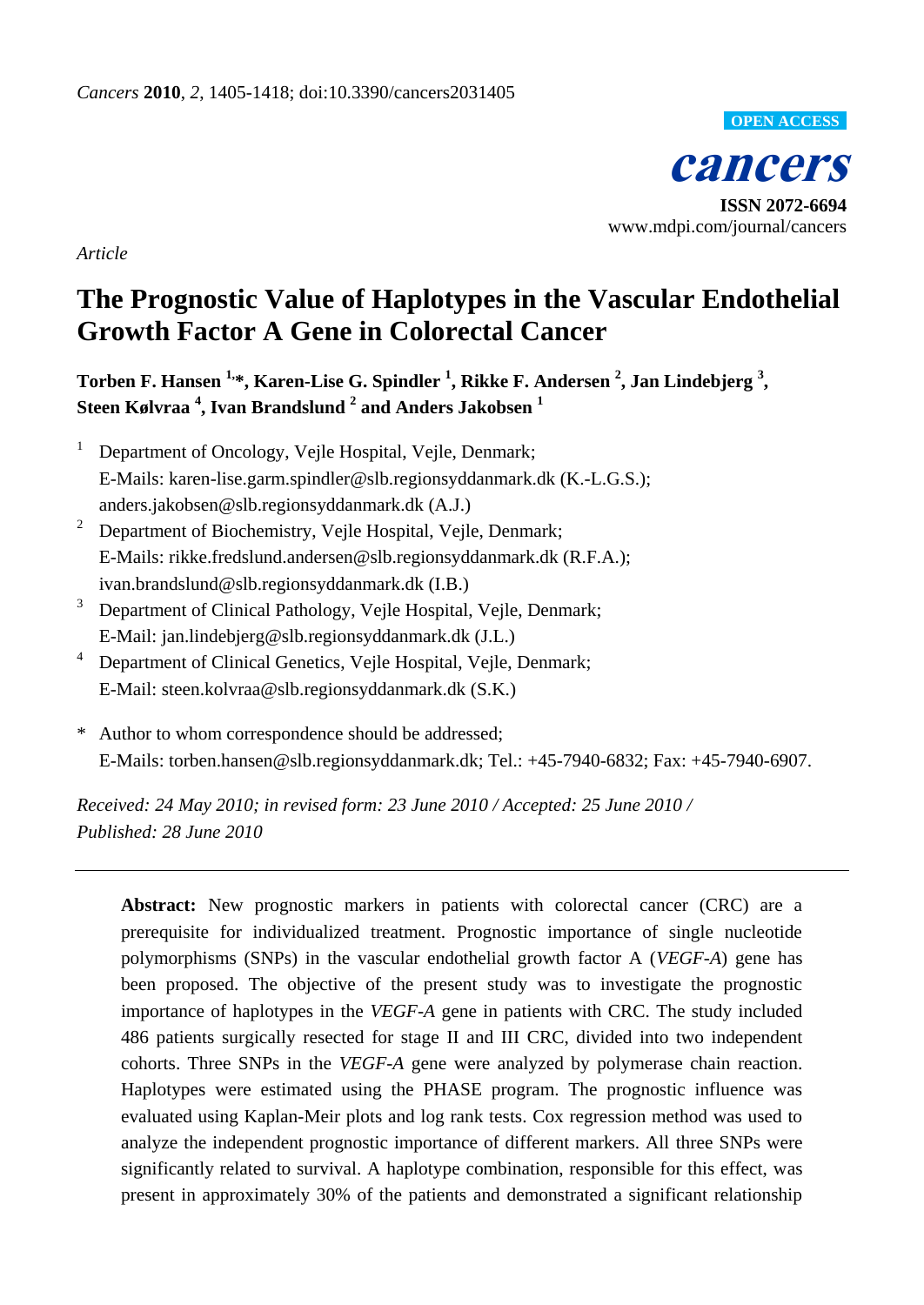with poor survival, and it remained an independent prognostic marker after multivariate analysis, hazard ratio 2.46 (95% confidence interval 1.49–4.06),  $p < 0.001$ . Validation was provided by consistent findings in a second and independent cohort. Haplotype combinations call for further investigation.

**Keywords:** colorectal neoplasm; single nucleotide polymorphisms; haplotypes; vascular endothelial growth factor A; survival

### **1. Introduction**

Reliable prognostic markers are of great clinical importance in colorectal cancer (CRC). Several prognostic markers are already being used by clinicians to select patients for further postoperative treatment and adjuvant chemotherapy is standard of care for patients with high risk stage II and stage III CRC [1–5]. Nevertheless, tumor recurrence still occurs in patients with low risk stage II tumors and far from all patients receiving adjuvant chemotherapy benefit from their treatment. The identification of new prognostic markers in CRC is therefore a prerequisite for selection for adjuvant treatment in this patient category.

Angiogenesis, the development of new blood vessels from the pre-existing vasculature, is a normal physiologic phenomenon but it also represents one of the classical hallmarks in the malignant transformation of tumors [6]. The vascular endothelial growth factor (VEGF) system is one of the most essential growth factor systems involved in neoangiogenesis in malignant tumors [7]. It influences the vasculature and affects the growth of tumors [8], and it provides a potential route for the dissemination of tumor cells and thereby increases the risk of metastatic spread [9]. The biologic availability of VEGF-A, the most important ligand in the VEGF system, therefore has the potential to influence the prognosis of patients with malignant diseases.

The level of VEGF-A can, among other factors, be affected by normal sequence variations in the *VEGF-A* gene. Several of such normal variations, single nucleotide polymorphisms (SNPs), in the *VEGF-A* gene have been described. The −2578 C/A SNP (rs699947) and the −460 C/T SNP (rs833061) in the promoter region and the 405 G/C (rs2010963) in the 5' untranslated region (5'UTR) are all very common and they are often analyzed in clinical studies. Associations between SNPs in the *VEGF-A* gene and the promoter activity of the gene and protein concentrations of VEGF-A have been demonstrated in some studies [10,11] and clinical studies have also suggested association with clinical outcome in breast [12], renal cell [13], gastric [14], colorectal [15–17], and ovarian cancer [18]. A high degree of linkage disequilibrium exists between several of the SNPs in the promoter and 5'UTR of the *VEGF-A* gene. It is therefore possible that a haplotype effect, rather than an individual effect of SNPs, might explain some of the prognostic information related to the genetic variations in this region of the gene. In agreement with this, haplotype analyses have supplied further information on these genetic variations [12,14,15]. Focus, however, has so far been on individual haplotypes rather than haplotype combinations. The latter may be relevant to providing specific information on the prognosis for each individual patient [19].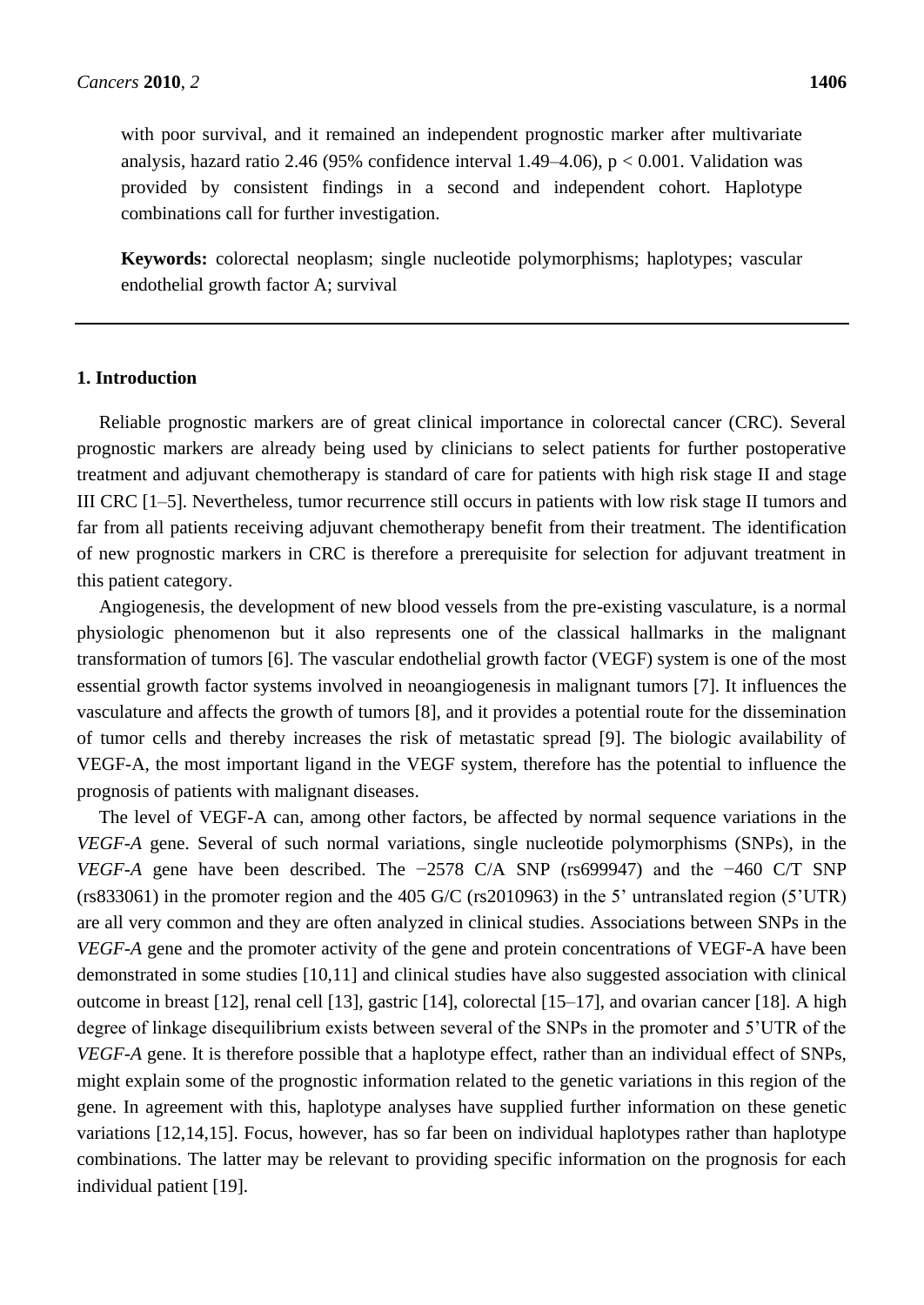The literature on the prognostic importance of SNPs in the *VEGF-A* gene in patients with CRC is still rather sparse, with conflicting results [15,17], and validation studies are warranted. Furthermore, only very few studies have reported on the effect of haplotypes. The aim of the present study was to perform a comprehensive analysis of the possible prognostic importance of haplotypes in the *VEGF-A* gene in two independent cohorts of patients with stage II and III CRC.

# **2. Results and Discussion**

# *2.1. Patient Characteristics*

Patient characteristics are presented in Table 1. The two cohorts were comparable. No significant differences were found comparing allele frequencies between the two cohorts, and all three SNPs were found to be in Hardy-Weinberg equilibrium ( $p > 0.05$ ).

|                        | <b>Test cohort</b> | Validation cohort |
|------------------------|--------------------|-------------------|
|                        | Number (%)         | Number (%)        |
| $\operatorname{Sex}$   |                    |                   |
| Male                   | 98 (51)            | 159(54)           |
| Female                 | 93 (49)            | 136 (46)          |
| Age (years)            |                    |                   |
| Mean (SD)              | 70.1 (11.6)        | 70.5(11.2)        |
| Range                  | $31 - 97$          | $33 - 92$         |
| pT category            |                    |                   |
| $1 - 3$                | 159 (83)           | 248 (84)          |
| $\overline{4}$         | 32(17)             | 47(16)            |
| pN category            |                    |                   |
| $\boldsymbol{0}$       | 99 (52)            | 163(55)           |
| $1 - 2$                | 92 (48)            | 132(45)           |
| Stage                  |                    |                   |
| $\mathbf{I}$           | 98 (51)            | 163(55)           |
| $\rm III$              | 93 (49)            | 132(45)           |
| Localization           |                    |                   |
| Colon                  | 121(63)            | 197(67)           |
| Rectum                 | 70 (37)            | 98 (33)           |
| Vascular invasion      |                    |                   |
| Yes                    | 11(9)              | 35(12)            |
| N <sub>o</sub>         | 111 (91)           | 249 (88)          |
| Neuronal invasion      |                    |                   |
| Yes                    | 11(9)              | 31(12)            |
| No                     | 109 (91)           | 236 (88)          |
| Peritoneal perforation |                    |                   |
| Yes                    | 26(14)             | 38(13)            |
| $\rm No$               | 160 (86)           | 253 (87)          |

|  |  | <b>Table 1.</b> Patient characteristics. Test cohort ( $n = 191$ ) and validation cohort ( $n = 295$ ). |  |  |  |  |  |  |
|--|--|---------------------------------------------------------------------------------------------------------|--|--|--|--|--|--|
|--|--|---------------------------------------------------------------------------------------------------------|--|--|--|--|--|--|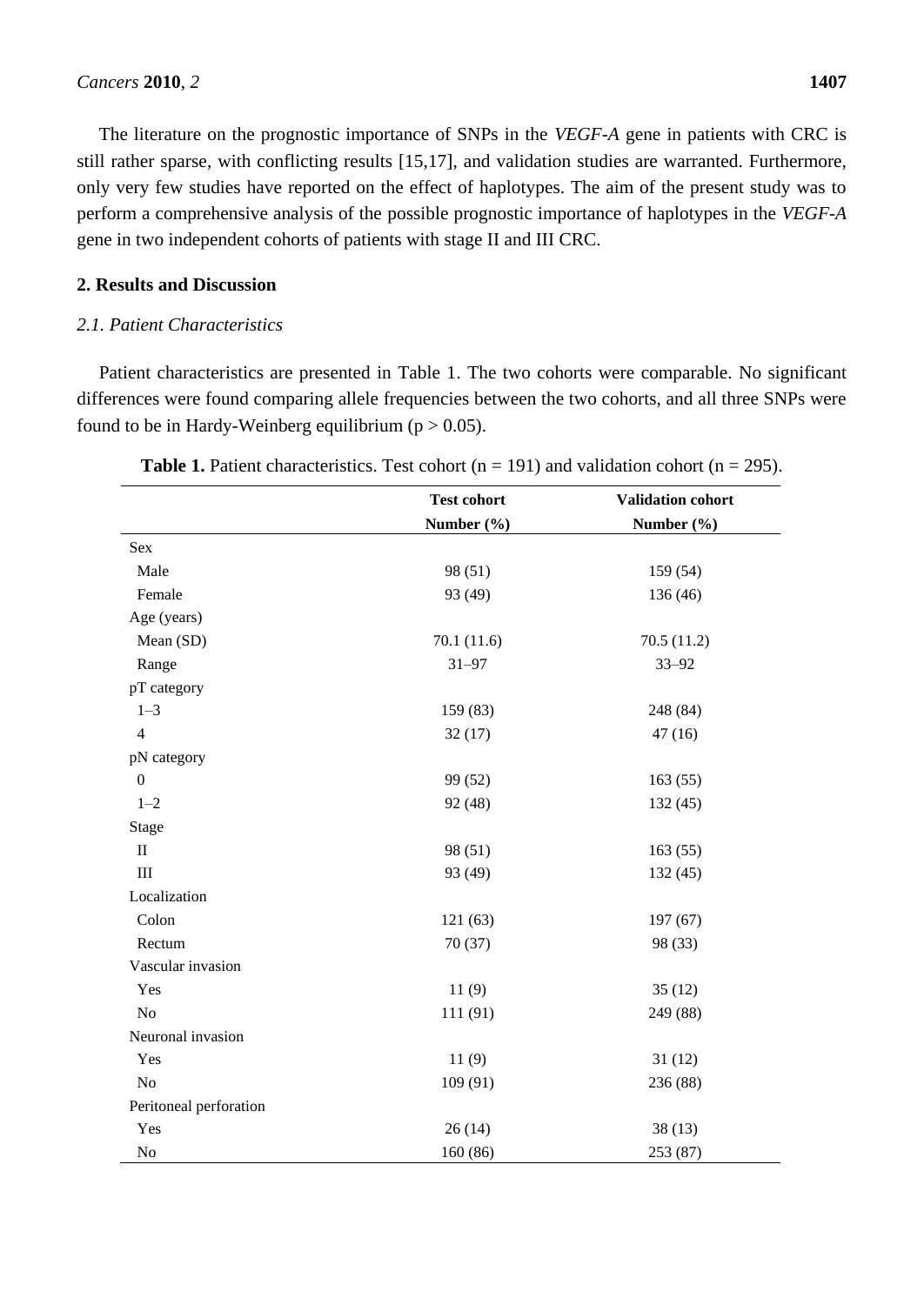| Adjuvant chemotherapy           |          |          |
|---------------------------------|----------|----------|
| No                              | 157 (82) | 232(81)  |
| Yes                             | 34(18)   | 53 (19)  |
| 5-FU/Leucovorin or capecitabine | 34(100)  | 28(53)   |
| <b>XELOX</b>                    | 0(0)     | 25(47)   |
| $-2578$ C/A SNP                 |          |          |
| CC                              | 47(25)   | 80(27)   |
| CA                              | 85(45)   | 147(50)  |
| AA                              | 59 (31)  | 68 (23)  |
| $-460$ C/T SNP                  |          |          |
| <sub>CC</sub>                   | 59 (31)  | 69(23)   |
| <b>CT</b>                       | 85(45)   | 146 (49) |
| <b>TT</b>                       | 47(25)   | 80(27)   |
| 405 G/C SNP                     |          |          |
| GG                              | 95(50)   | 128 (43) |
| GC                              | 74 (39)  | 129 (44) |
| CC                              | 22(12)   | 38(13)   |

**Table 1.** *Cont*.

Sum of the percentages do not always equal 100 % due to rounding of data. Not all patients had complete patient characteristics available.

The median disease free survival (DFS) was 6.4 years (95% CI, 4.6–8.8) and the median overall survival (OS) was 7.2 years (95% CI, 5.3–9.3) in the test cohort. The median DFS was 5.8 years (95% CI, 5.1–5.8) in the validation cohort. The median OS was not reached in the validation cohort but does exceed 7.0 years. One hundred and two patients from the test cohort and 67 patients from the validation cohort died. Follow-up ended December 15, 2009 and data are reported with a median observation time of 9.8 years (range, 3.1–10.9) in the test cohort and 3.4 years (range, 1.0–7.8) in the validation cohort.

No significant associations were found between the genotypes of the three SNPs and patient characteristics, as listed in Table 1, in either of the cohorts (data not shown). Tumors with the T categories 1, 2 and 3 were grouped together due to the presence of very few  $T_1$  and  $T_2$  tumors.

The standard prognostic markers, T and N category, stage, vascular invasion and peritoneal perforation were all significantly associated with survival in both cohorts (data not shown).

#### *2.2. The Prognostic Value of VEGF-A SNPs*

Table 2 shows the relationship between SNP status and survival. The striking finding here is that the heterozygous VEGF-A genotypes (−2578 CA, −460 CT, and 405 GC) were all related to inferior survival rates compared to the corresponding homozygous genotypes in the test cohort. A comparison of the heterozygous genotypes to both homozygous genotypes was consequently performed although such a comparison differs from the conventional way of dividing genotypes. This strategy was kept in the following analyses in the validation cohort. The −460 C/T SNP were significantly related to DFS and OS in both cohorts.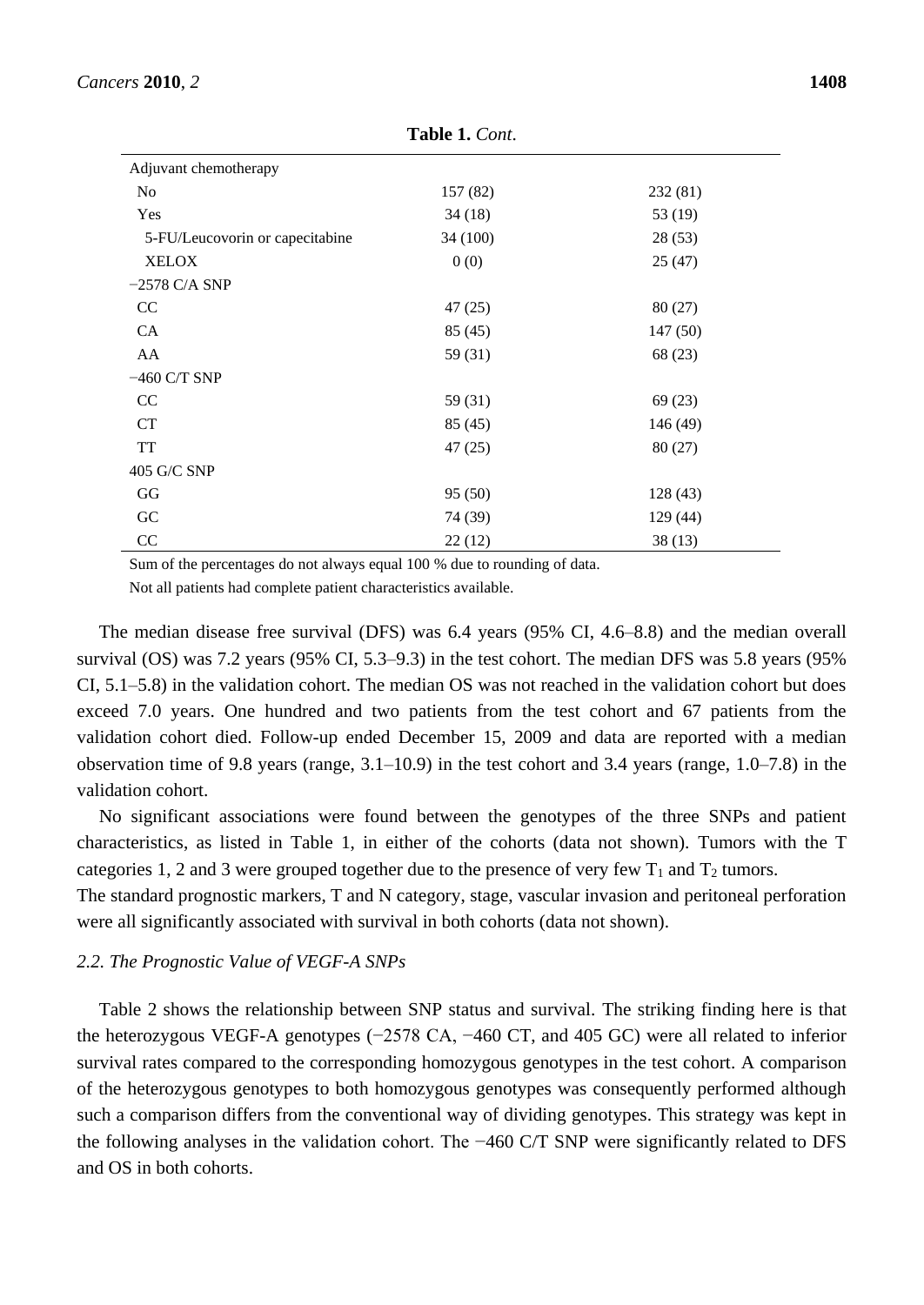**Table 2.** Relationship between SNP status and survival in both cohorts. All patients are included.

| Disease free survival (DFS) |                    |                     |         |                              |                    |                     |         |
|-----------------------------|--------------------|---------------------|---------|------------------------------|--------------------|---------------------|---------|
| <b>Test cohort</b>          |                    |                     |         | <b>Validation cohort</b>     |                    |                     |         |
| <b>VEGF-A SNP and</b>       | <b>Events</b>      | <b>HR (95% CI)</b>  | p-value | <b>VEGF-A SNP and</b>        | <b>Events</b>      | HR(95% CI)          | p-value |
| genotype comparison*        |                    |                     |         | genotype comparison*         |                    |                     |         |
| $-2578 \text{ C/A}$         |                    |                     |         | $-2578 \text{ C/A}$          |                    |                     |         |
| $CC(NR)$ v $CA(3.3)$        | $19 \text{ v } 55$ | $0.47(0.30-0.75)$   | < 0.01  | $CC(5.6)$ v $CA(5.8)$        | 17 v 49            | $0.62(0.37-1.03)$   | 0.09    |
| $CC(NR)$ v AA $(8.5)$       | $19 \text{ v } 29$ | $0.83(0.47-1.46)$   | 0.52    | $CC(5.6)$ v AA (NR)          | $17 \times 15$     | $1.13(0.57 - 2.26)$ | 0.73    |
| $CA(3.3)$ v AA $(8.5)$      | 55 v 29            | $1.78(1.16-2.74)$   | 0.01    | $CA(5.8)$ v AA (NR)          | 49 v 15            | $1.75(1.05-2.93)$   | >0.05   |
| $CAvCC + AA$                |                    | $1.93(1.29 - 2.89)$ | < 0.01  | $CA$ v $CC + AA$             |                    | $1.68(1.09-2.60)$   | 0.02    |
| $-460$ C/T                  |                    |                     |         | $-460$ C/T                   |                    |                     |         |
| $CC(8.5)$ v $CT(3.3)$       | 29v55              | $0.56(0.37-0.86)$   | 0.01    | $CC(NR)$ v $CT(5.8)$         | $15 \text{ v } 50$ | $0.55(0.33 - 0.91)$ | 0.04    |
| $CC(8.5)$ v TT (NR)         | $29 \text{ v} 19$  | $1.21(0.68 - 2.14)$ | 0.52    | CC(NR) v TT (5.6)            | $15 \text{ v } 16$ | $0.91(0.45 - 1.85)$ | 0.80    |
| CT(3.3) v TT(NR)            | 55 v 19            | $2.11(1.33 - 3.35)$ | < 0.01  | $CT(5.8) \text{ v } TT(5.6)$ | 50 v 16            | $1.73(1.05-2.87)$   | >0.05   |
| $CTvCC + TT$                |                    | $1.93(1.29 - 2.89)$ | < 0.01  | $CTvCC + TT$                 |                    | $1.78(1.15-2.75)$   | 0.01    |
| 405 G/C                     |                    |                     |         | 405 G/C                      |                    |                     |         |
| GG $(7.5)$ v GC $(4.3)$     | 50 v 43            | $0.73(0.48 - 1.11)$ | 0.13    | $GG$ (NR) v $GC$ (5.0)       | 24 v 48            | $0.41(0.26 - 0.65)$ | < 0.01  |
| $GG(7.5)$ v CC (NR)         | 50 v 10            | $1.16(0.61 - 2.22)$ | 0.67    | $GG$ (NR) $v$ CC (NR)        | 24 y 9             | $0.69(0.30-1.60)$   | 0.34    |
| $GC(4.3)$ v $CC(NR)$        | 43 v 10            | $1.55(0.84 - 2.85)$ | 0.21    | $GC(5.0)$ v $CC(NR)$         | 48 v 9             | $1.66(0.90-3.06)$   | 0.16    |
| $GCvGG + CC$                |                    | $1.40(0.93 - 2.12)$ | 0.09    | $GCvGG + CC$                 |                    | $2.22(1.42 - 3.46)$ | < 0.01  |

#### **Overall survival (OS)**

| <b>Test cohort</b>      |                    |                     | <b>Validation cohort</b> |                             |                    |                        |         |
|-------------------------|--------------------|---------------------|--------------------------|-----------------------------|--------------------|------------------------|---------|
| <b>VEGF-A SNP and</b>   | Events             | HR $(95\%$ CI $)$   | p-value                  | <b>VEGF-A SNP and</b>       | <b>Events</b>      | HR $(95\% \text{ CI})$ | p-value |
| genotype comparison*    |                    |                     |                          | genotype comparison*        |                    |                        |         |
| $-2578$ C/A             |                    |                     |                          | $-2578 \text{ C/A}$         |                    |                        |         |
| $CC(NR)$ v $CA(4.7)$    | 18 v 55            | $0.46(0.29 - 0.74)$ | < 0.01                   | $CC(6.1)$ v $CA(NR)$        | $12 \text{ v } 40$ | $0.55(0.31 - 0.97)$    | 0.06    |
| $CC(NR)$ v AA $(8.8)$   | 18 v 29            | $0.79(0.44 - 1.40)$ | 0.42                     | $CC(6.1)$ v AA $(7.0)$      | $12 \times 15$     | $0.84(0.39-1.79)$      | 0.65    |
| $CA(4.7)$ v AA $(8.8)$  | 55 v 29            | $1.71(1.12 - 2.63)$ | 0.02                     | $CA(NR)$ v AA $(7.0)$       | $40 \times 15$     | $1.38(0.79 - 2.41)$    | 0.28    |
| $CAvCC + AA$            |                    | $1.89(1.27-2.82)$   | < 0.01                   | CA v CC v AA                |                    | $1.57(0.97 - 2.54)$    | 0.07    |
| $-460$ C/T              |                    |                     |                          | $-460$ C/T                  |                    |                        |         |
| $CC(8.8)$ v $CT(4.7)$   | $29 \text{ v } 55$ | $0.58(0.38 - 0.90)$ | 0.02                     | $CC(7.0)$ v $CT(NR)$        | $15 \text{ v } 41$ | $0.69(0.40-1.20)$      | 0.22    |
| $CC(8.8)$ v TT (NR)     | $29 \text{ v } 18$ | $1.27(0.72 - 2.26)$ | 0.42                     | $CC(7.0) \text{ v } TT(NR)$ | 15 v 11            | $1.26(0.58 - 2.72)$    | 0.56    |
| $CT(4.7)$ v TT (NR)     | 55 v 18            | $2.15(1.35-3.43)$   | < 0.01                   | CT(NR) v TT(NR)             | 41 v 11            | $1.99(1.13 - 3.53)$    | 0.04    |
| $CTvCC + TT$            |                    | $1.89(1.27-2.82)$   | < 0.01                   | $CTvCC + TT$                |                    | $1.66(1.03-2.68)$      | 0.04    |
| 405 G/C                 |                    |                     |                          | 405 G/C                     |                    |                        |         |
| GG $(8.3)$ v GC $(4.8)$ | 50 v 43            | $0.72(0.47-1.10)$   | 0.11                     | GG (NR) v GC (5.8)          | $23 \text{ v } 39$ | $0.51(0.31 - 0.84)$    | 0.01    |
| $GG(8.3)$ v CC (NR)     | 50y9               | $1.33(0.70 - 2.54)$ | 0.43                     | $GG$ (NR) $v$ CC (NR)       | $23 \text{ v } 5$  | $1.21(0.49-3.02)$      | 0.70    |
| $GC(4.8)$ v $CC(NR)$    | 43 v 9             | $1.82(0.99 - 3.35)$ | 0.10                     | $GC(5.8)$ v $CC(NR)$        | 39v5               | $2.25(1.11-4.58)$      | 0.08    |
| $GCvGG + CC$            |                    | $1.46(0.97-2.20)$   | 0.06                     | $GCVGG + CC$                |                    | $2.00(1.23 - 3.25)$    | < 0.01  |

\* Median DFS and OS in years are given in parentheses. CI: confidence interval; NR: not reached.

The poor survival related to the heterozygous genotypes in the univariate analyses was also seen in the multivariate analyses. This is presented in Table 3, which shows the results of the multivariate survival analysis from the validation cohort. The possible independent prognostic value of each SNP was assessed here individually. The table therefore summarizes the results from three separate Cox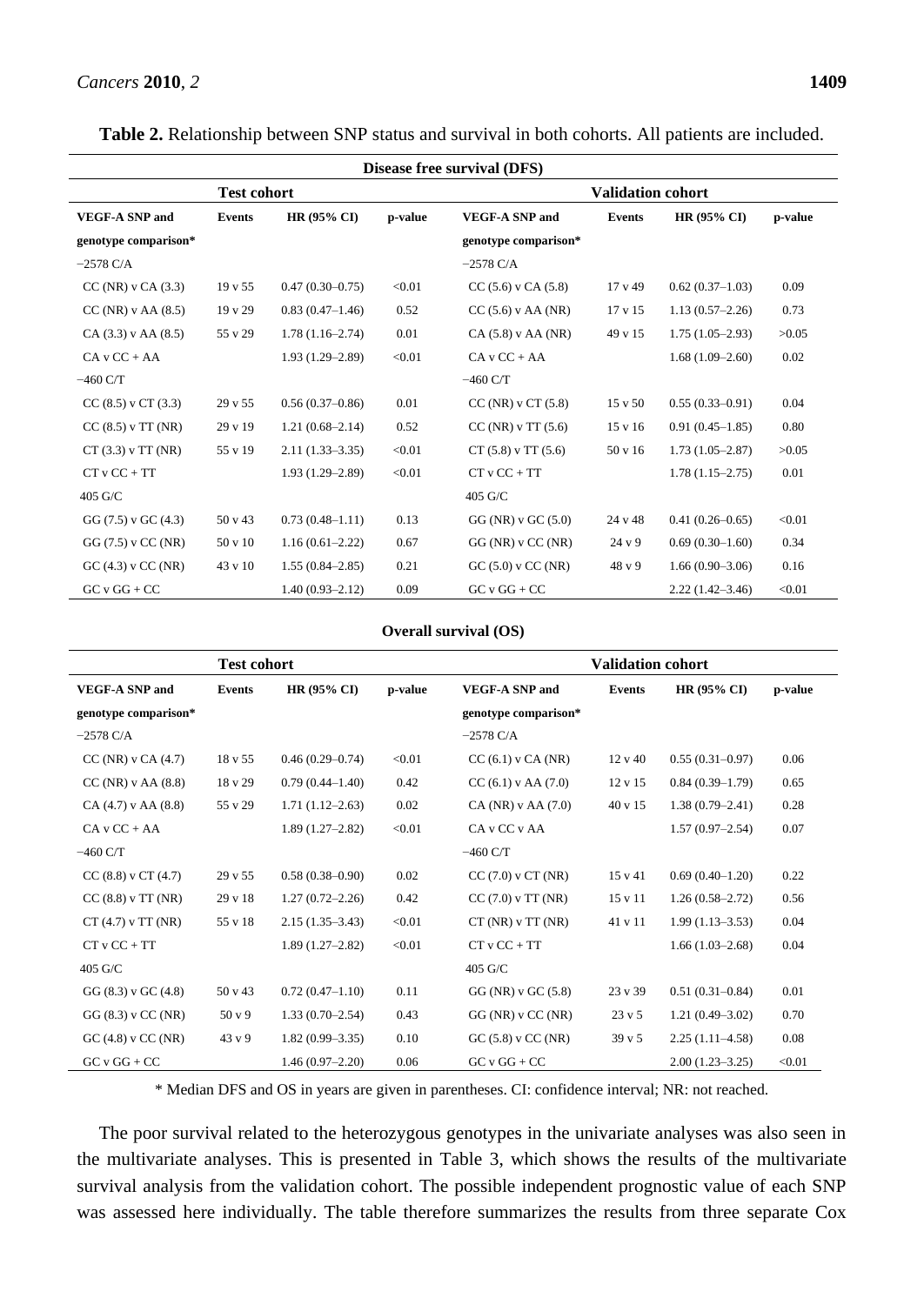regression models all including T category, N category, vascular invasion, neuronal invasion, peritoneal perforation and adjuvant treatment. The −2578 C/A and the 405 G/C SNPs both demonstrated prognostic value independent of the standard prognostic markers regarding DFS. A possible independent value, although not significant, was seen for the −460 C/T SNP. A similar multivariate survival analysis adjusted for the same variables was initially performed on the test cohort, with similar findings although the 405 G/C SNP failed to demonstrate an independent prognostic value (data not shown).

| <b>Genotypes</b>    | Disease free survival (DFS) |         |                     | Overall survival (OS) |  |  |
|---------------------|-----------------------------|---------|---------------------|-----------------------|--|--|
|                     | HR (95% CI)                 | p-value | HR (95% CI)         | p-value               |  |  |
| $-2578 \text{ C/A}$ |                             |         |                     |                       |  |  |
| CC                  | 1                           |         | 1                   |                       |  |  |
| CA                  | $1.98(1.10-3.56)$           | 0.02    | $1.92(0.98 - 3.76)$ | 0.06                  |  |  |
| AA                  | $1.10(0.53 - 2.28)$         | 0.80    | $1.32(0.60-2.92)$   | 0.49                  |  |  |
| $-460$ C/T          |                             |         |                     |                       |  |  |
| <sub>CC</sub>       |                             |         | 1                   |                       |  |  |
| CT                  | $1.81(0.99 - 3.31)$         | 0.06    | $1.46(0.79 - 2.72)$ | 0.23                  |  |  |
| TT                  | $0.89(0.42 - 1.87)$         | 0.76    | $0.73(0.32 - 1.64)$ | 0.44                  |  |  |
| $405$ G/C           |                             |         |                     |                       |  |  |
| GG                  | 1                           |         | 1                   |                       |  |  |
| GC                  | $1.79(1.06 - 3.01)$         | 0.03    | $1.52(0.88 - 2.63)$ | 0.13                  |  |  |
| <sub>CC</sub>       | $0.98(0.43 - 2.26)$         | 0.97    | $0.73(0.27-1.98)$   | 0.53                  |  |  |

**Table 3.** Multivariate survival analysis according to the VEGF-A SNPs. Validation cohort,  $n = 295$ .

The VEGF-A SNPs were added individually to the multivariate analysis and the hazard ratios therefore represent the results from three separate Cox regression models all including T category, N category, vascular invasion, neuronal invasion, peritoneal perforation and adjuvant treatment. HR: hazard ratio; CI: confidence interval.

#### *2.3. Haplotype Analysis*

The haplotype analysis was performed to evaluate a possible combined effect of the SNPs (−2578 C/A, −460 C/T, 405 G/C) on CRC survival. Three haplotypes with a frequency above 0.5%, (ACG, 52.3%; CTC, 31.3%; CTG, 16.4%) in the test cohort and (ACG, 47.8%; CTC, 34.7%; CTG, 17.0%) in the validation cohort, were defined by the PHASE program based on population frequencies of the three SNPs. This meant that each patient could be identified by one of six possible haplotype combinations due to our bi-allelic nature.

The initial analyses in the test cohort revealed a combination (CTC, ACG) present in 29% of the patients, related to inferior survival rates and differing significantly from four of the remaining five combinations. The survival rates for these four combinations, constituting 55% of the patients, were very similar and did not differ significantly from each other. The patients with the last combination (CTG, ACG) presented with an intermediate prognosis not differing significantly from any of the other combinations. This is illustrated graphically in Figure 1 showing the OS curves from the test cohort according to the haplotype combinations. Similar DFS curves were seen (data not shown) and it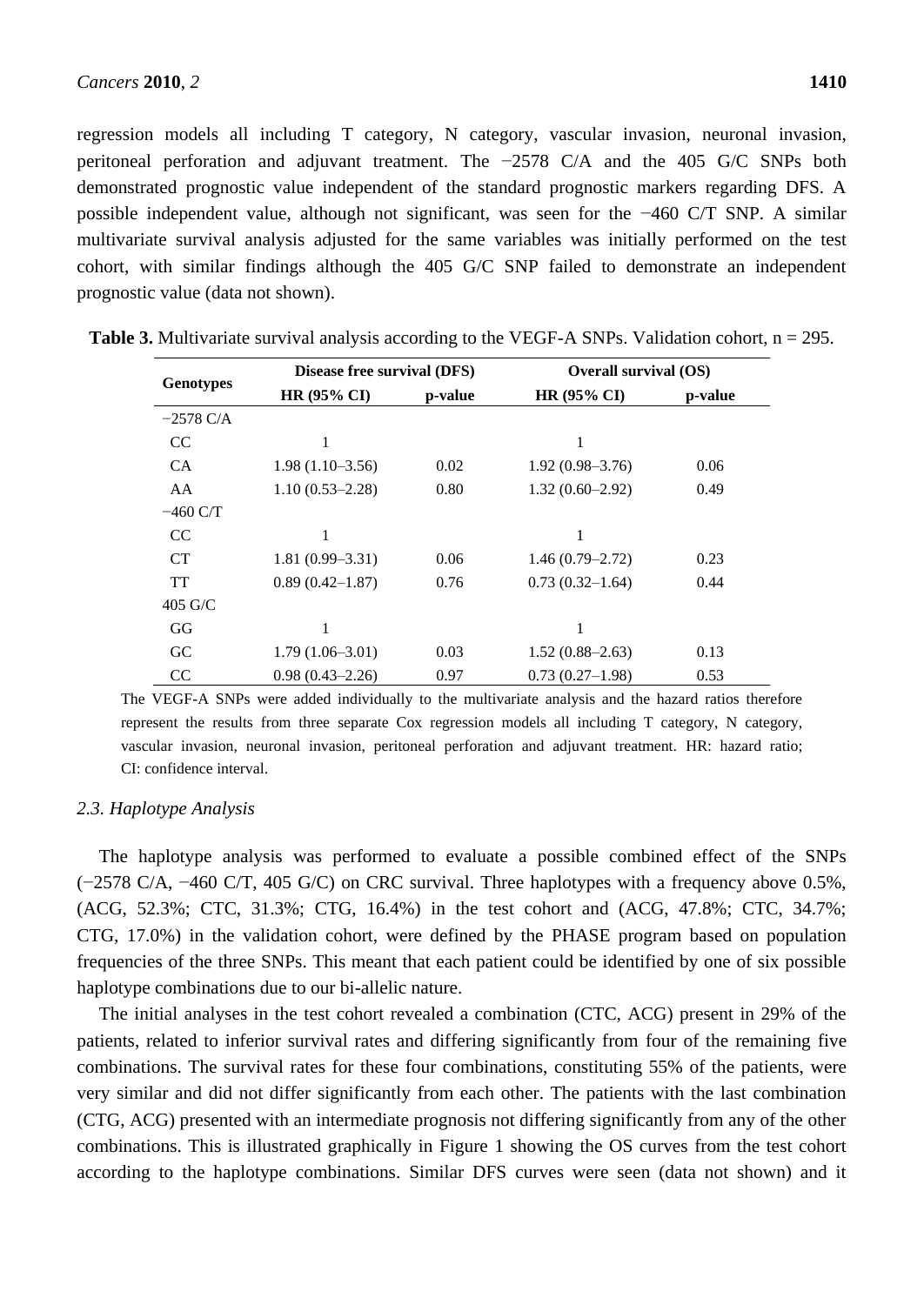therefore seemed reasonable to pool the patients with haplotype combinations different from the (CTC, ACG) and (CTG, ACG) combinations in one group for the following analyses in the validation cohort.

**Figure 1.** Kaplan-Meier overall survival curves according to haplotype combinations. The blue line represents patients with the (CTC, ACG) haplotype combination and the yellow line patients with the (CTG, ACG) combination. Patients with the remaining four haplotype combinations are represented by the grey lines, test cohort,  $n = 191$ .



**Test cohort, p = 0.02**

Figure 2 shows the significant differences in DFS and OS seen in both cohorts based on the above considerations. The results from the validation cohort confirmed the inferior survival rates seen in the test cohort for the patients with the (CTC, ACG) combination and furthermore the favorable survival rates seen for the combined group. The median DFS for the patients with the (CTC, ACG) combination was 2.6 years (95% CI, 2.0–4.4) in the test cohort compared to 3.2 years (95% CI, 2.2–5.8) in the validation cohort. The patients from the combined group presented with a median DFS of 9.5 years (95% CI, 6.5–9.5) in the test cohort. The median DFS for this group was not reached in the validation cohort but exceeds 5.5 years. The results from the validation cohort could not confirm the intermediate prognosis for the patients with the (CTG, ACG) combination who presented with survival rates similar to the survival rates seen for the combined group and consequently, only the (CTC, ACG) combination seems to be related to poor survival.

Table 4 shows the results of the multivariate survival analysis according to the haplotype combinations, and involves the same patient characteristics as in Table 3. The (CTC, ACG) haplotype combination remained an independent prognostic marker in both cohorts with hazard ratios ranging from 2.04 to 2.46, respectively.

We also performed subgroup analyses running separate survival analyses for patients with colon and rectal cancers and for patients with stage II and III disease. These results did not indicate that the present findings were more pronounced in either of the groups (data not shown).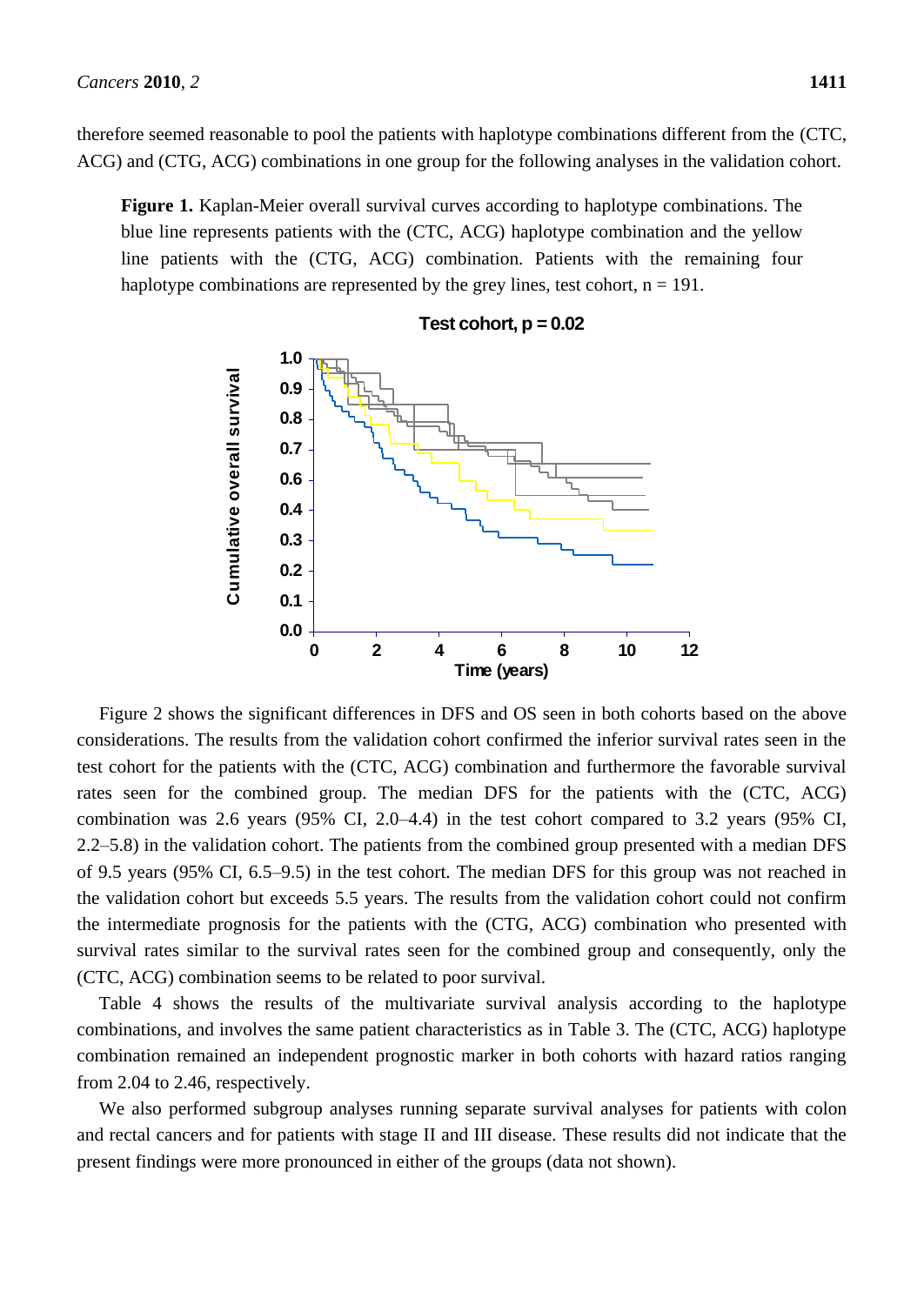**Figure 2. A** to **D** Kaplan-Meier survival curves according to haplotype combinations. The blue line represents patients with the (CTC, ACG) haplotype combination and the yellow line patients with the (CTG, ACG) combination. Patients with the remaining four haplotype combinations are represented by a single grey line. All patients from both cohorts are included.



**Table 4.** Multivariate survival analysis according to haplotype combinations in both cohorts. All patients are included.

| Disease free survival (DFS)  |                     |         |                        |                          |         |  |  |  |
|------------------------------|---------------------|---------|------------------------|--------------------------|---------|--|--|--|
|                              | <b>Test cohort</b>  |         |                        | <b>Validation cohort</b> |         |  |  |  |
|                              | <b>HR (95% CI)</b>  | p-value |                        | HR (95% CI)              | p-value |  |  |  |
| Remaining combinations       |                     |         | Remaining combinations |                          |         |  |  |  |
| (CTG, ACG)                   | $1.85(0.95-3.62)$   | 0.07    | (CTG, ACG)             | $0.98(0.44 - 2.18)$      | 0.97    |  |  |  |
| (CTC, ACG)                   | $2.04(1.14-3.67)$   | 0.02    | (CTC, ACG)             | $2.46(1.49-4.06)$        | < 0.01  |  |  |  |
| <b>Overall survival (OS)</b> |                     |         |                        |                          |         |  |  |  |
|                              | <b>Test cohort</b>  |         |                        | <b>Validation cohort</b> |         |  |  |  |
|                              | $HR (95\% CI)$      | p-value |                        | $HR(95\% CI)$            | p-value |  |  |  |
| Remaining combinations       | 1                   |         | Remaining combinations |                          |         |  |  |  |
| (CTG, ACG)                   | $1.72(0.89-3.36)$   | 0.11    | (CTG, ACG)             | $0.95(0.40 - 2.21)$      | 0.90    |  |  |  |
| (CTC, ACG)                   | $2.15(1.21 - 3.82)$ | 0.01    | (CTC, ACG)             | $2.07(1.20-3.57)$        | 0.01    |  |  |  |

The Cox regression models all included T category, N category, vascular invasion, neuronal invasion, peritoneal perforation and adjuvant treatment, HR; hazard ratio, CI; confidence interval.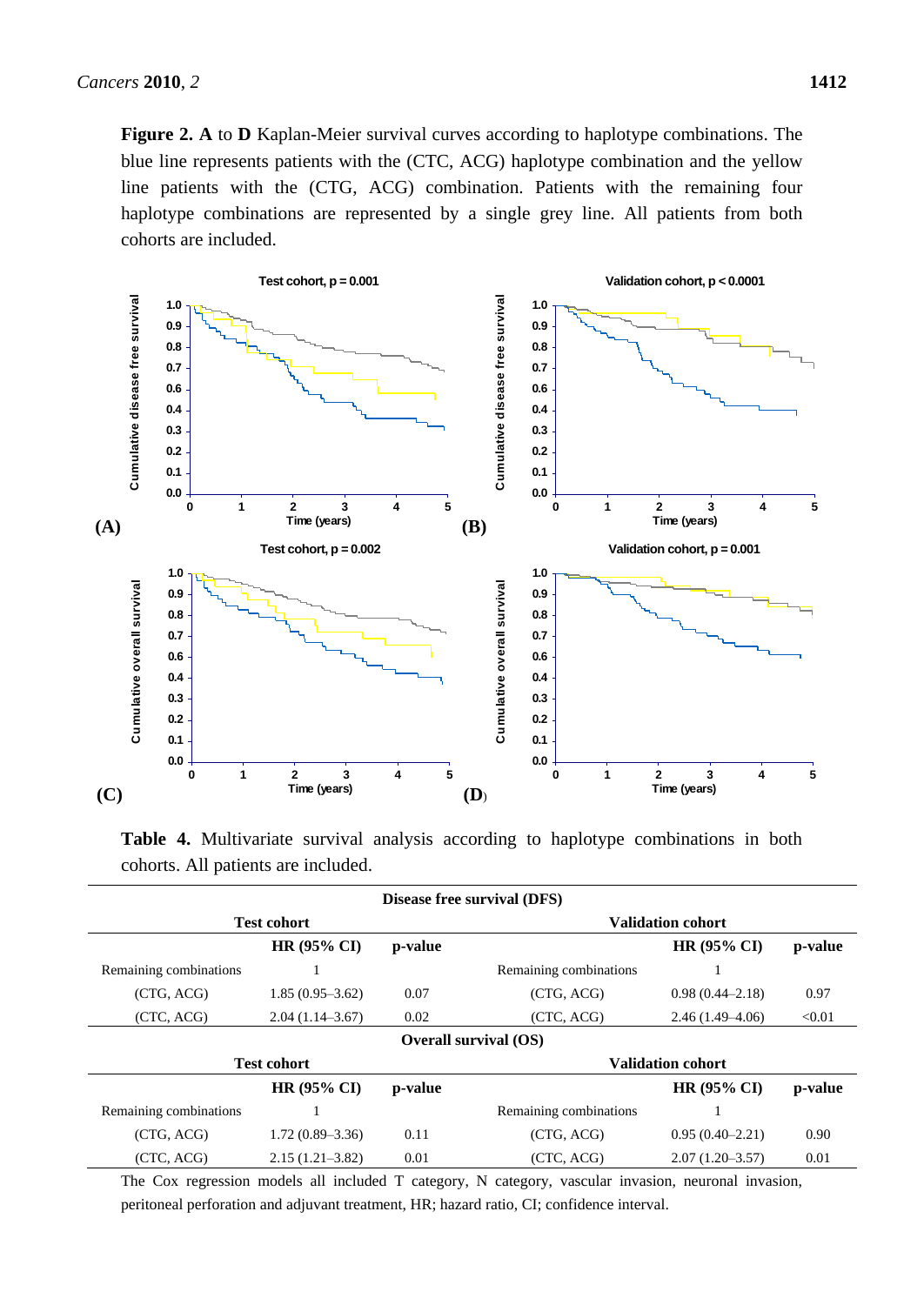#### *2.4. Discussion*

validation cohort.

New prognostic markers are a prerequisite for selecting patients with CRC for adjuvant treatment. A number of recent publications have suggested that SNPs in the *VEGF-A* gene are biomarkers of prognostic importance in different types of malignant tumors including CRC [15–17]. However, the results of these studies are contradictory, probably because of varying patient materials, and the role of haplotypes needs to be elucidated. Therefore, the aim of this study was to analyze the prognostic

The three SNPs in the present study were chosen, as they are very common and because previous studies have reported on functional as well as prognostic influences [10–18]. Furthermore, they are all located in rather close proximity in a region of the gene in which a high degree of linkage disequilibrium exists and haplotype effects might therefore be a possibility. The genotype frequencies of these SNPs in our study are in rather good agreement with those reported in the literature on CRC patients [15,20–22].

influence of haplotypes in the *VEGF-A* gene in patients with stage II or III CRC based on a test and a

The −2578 C/A, the −460 C/T and the 405 G/C SNPs all showed a significant relationship with survival, and in all three cases the heterozygous genotypes were related to poor survival. We know that comparing heterozygous *versus* both homozygous is not the conventional way of grouping genotypes but the present results called for this unconventional approach. Multivariate analysis of DFS (performed with each SNP individually) confirmed a significant prognostic value related to the −2578 C/A and 405 G/C SNPs independent of standard prognostic markers. Kim *et al.* examined the prognostic influence of VEGF-A SNPs in 445 Korean patients operated for CRC stage I to IV [15]. The results suggested that compared to the other genotypes the VEGF-A 405 GG genotype was associated with inferior survival rates. The −2578 C/A SNP did not show any relationship with survival. A second study, by Dassoulas *et al*. reported that the VEGF-A −2578 AA and 405 CC genotypes were related to significantly lower OS in 312 Greek patients operated for CRC stage I to IV. The influence by the −460 C/T SNP did not reach statistical significance [17]. The results from our study, the Greek, and the Korean studies, clearly demonstrate the diversity between studies dealing with the prognostic importance of SNPs. First of all, any difference in the allelic frequencies and the phenotypic outcome, survival, would make it difficult to compare the prognostic value of genetic markers between ethnically different groups. Furthermore, differences in the disease stages included in the studies might also explain some of the discrepancies. Stage is a very strong prognostic parameter, and the fraction of patients with stage I and IV disease differed a great deal between the Greek and Korean studies. We only included patients with stage II and III disease because this is the group of patients in which new prognostic markers are most warranted.

As expected, we observed rather similar results for all three SNPs presumably due to the high degree of linkage disequilibrium known to exist in this region of the gene. The link between the −2578 C/A and the −460 C/T SNPs actually turned out to be stronger than initially expected. The distribution of genotypes was identical in the test cohort and only differed in a small number of patients in the validation cohort. Therefore, it can not be ruled out that an underlying haplotype effect can explain some of the apparent prognostic power associated with the genetic variations in this region of the gene.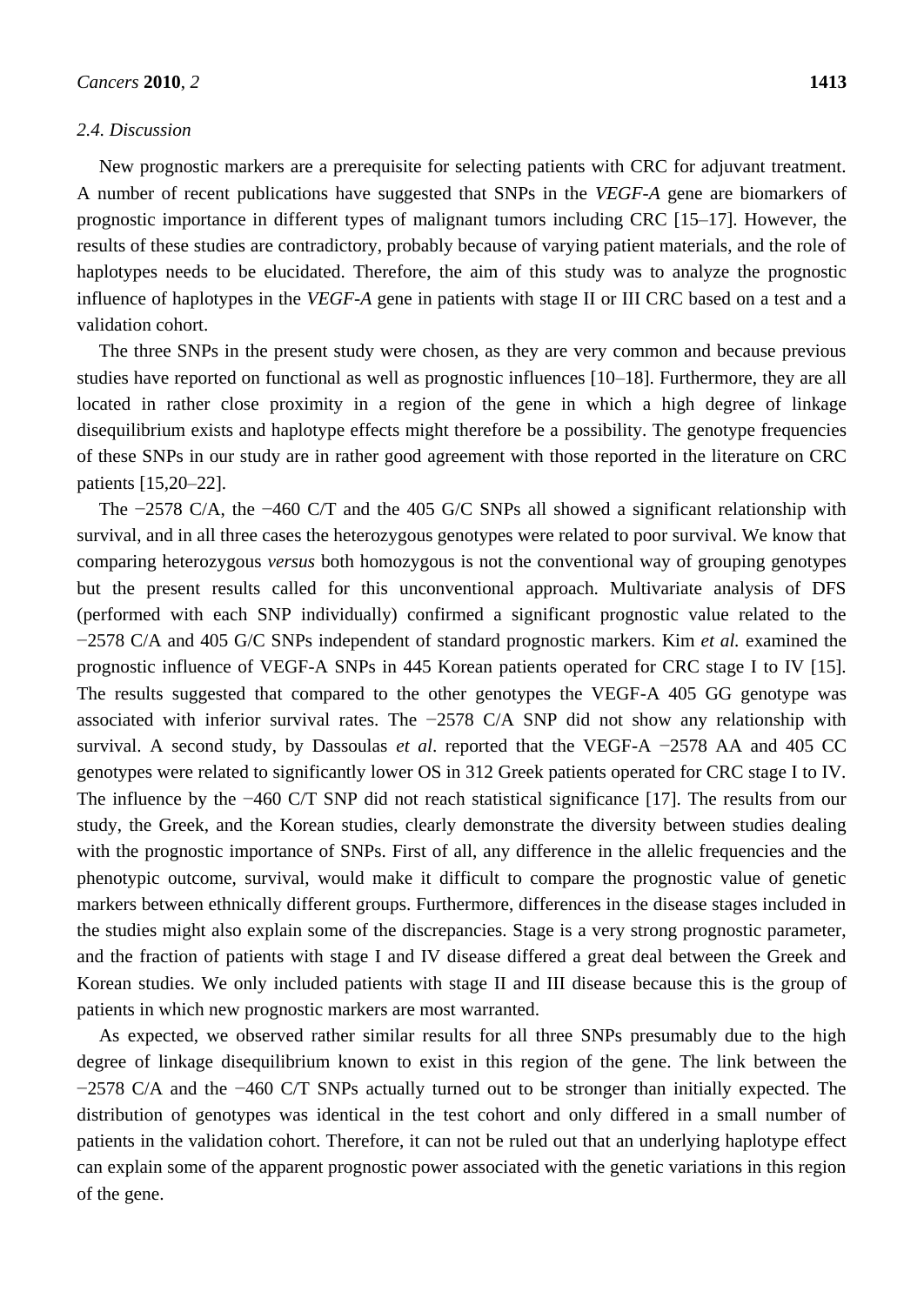The haplotype frequencies from the present study were in a rather good agreement with the haplotype frequencies reported in the literature [15,17,22,23]. Any differences could very well be explained by ethnical differences, but also the source of DNA could account for some of the differences. The Korean studies are based on tumor DNA, where the presence of loss of heterozygosity (LOH) would lead to changes in the observed frequencies of the haplotypes.

The present haplotype analysis identified three frequent haplotypes and all patients could consequently be identified by one of six haplotype combinations. The haplotype analysis demonstrated a significant relationship between poor survival rates and patients with the (CTC, ACG) combination compared to survival rates for the remaining patients. A group of patients (CTG, ACG) with a presumable intermediate prognosis was identified in the test cohort, but this was not confirmed by the following analysis in the validation cohort suggesting that patients with haplotype combinations different from (CTC, ACG) have a somewhat similar prognosis. The (CTC, ACG) combination also remained an independent prognostic marker after the multivariate survival analysis in both cohorts.

The two haplotypes, CTC and ACG, might be linked to two independent genetic variations, both being of prognostic importance for different reasons and both acting in a dominant fashion. This would explain the inferior survival rates demonstrated for patients harboring both haplotypes compared to patients with only one of the haplotypes on one or both alleles. It should be pointed out that the associations to heterozygosity for −2578 C/A, −460 C/T and 405 G/C demonstrated in Tables 2 and 3 are easily explained by the fact that the haplotype combination (CTC, ACG) will result in heterozygosity for these three SNPs. These genetic variations may lead to a differential influence on the tumor vasculature and thereby the risk of dissemination of tumor cells in the individual patients ultimately resulting in a difference in prognosis.

The Korean study by Kim *et al.* [15] found the −2578 A, 405 G, 936 T haplotype to be associated with inferior survival rates. The Greek study by Dassoulas *et al*. [17] assessed the clinical importance of haplotypes based on the −2578 C/A, 405 G/C and 936 C/T SNPs but found no associations with survival or clinicopathological characteristics. Given the strong linkage between the −2578 C/A and the −460 C/T SNPs, the haplotype associated with inferior survival rates in the Korean study probably represent the ACG haplotypes from the present study. So despite rather large differences between our results on genotype level, some agreement seems to exist on the haplotype level.

Using genomic DNA derived from blood holds several technical as well as biological advantages compared to tumor DNA. Genomic DNA is easy to assess through a blood test compared to more invasive procedures such as biopsies. It is constant over time and not influenced by tumor biology or treatment. The quality of blood derived DNA is often higher than the tissue derived DNA thereby improving the quality of the analyses and the time spent on optimizing procedures.

The retrospective design of the present study has its limitations, but our conclusions are strengthened by the validation performed on an independent cohort. The study presented here with focus on CRC stages II and III is the largest one in the field so far but the sample size is still too small to draw any definite conclusions and prospective validation is still warranted to provide further evidence.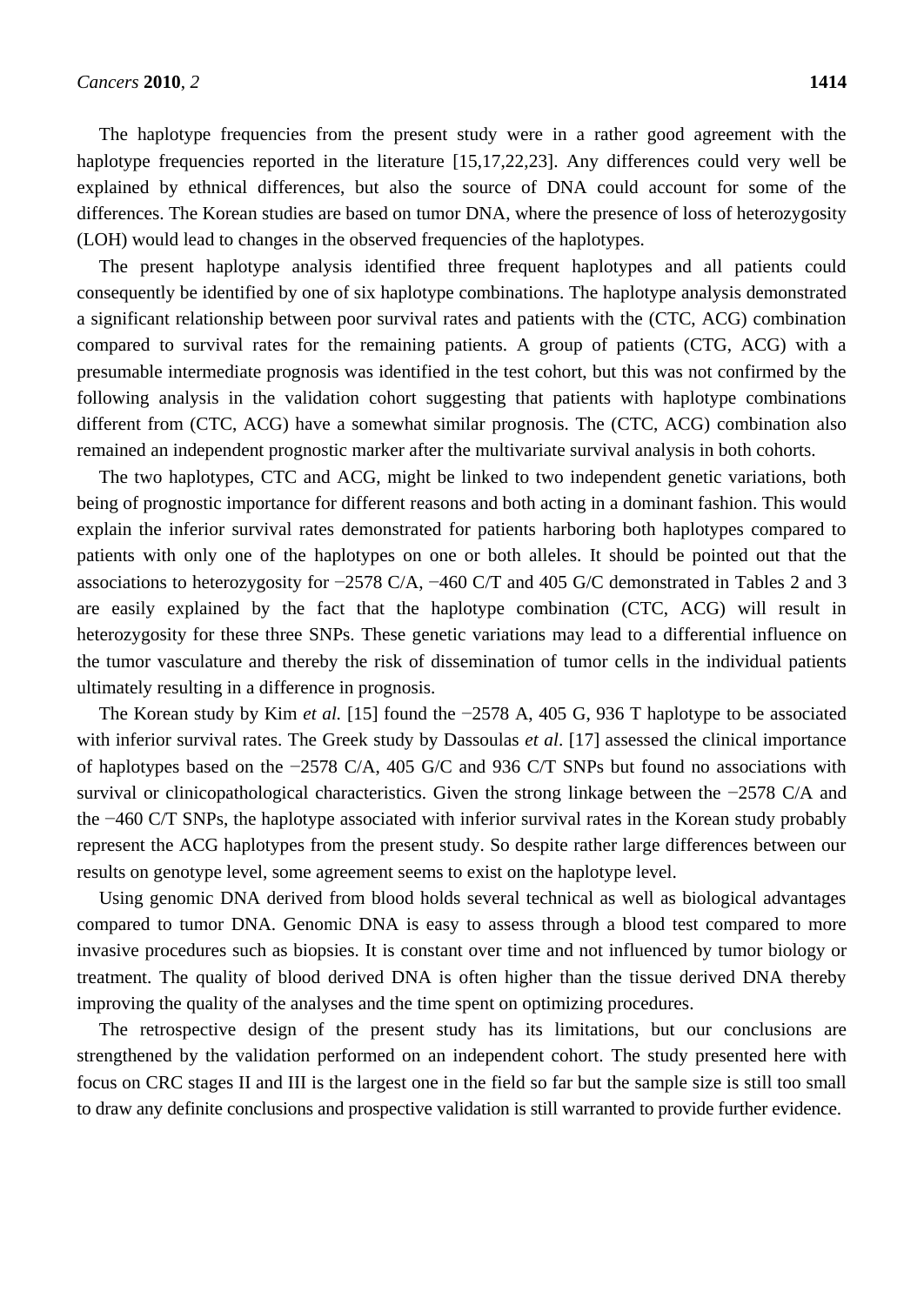### **3. Experimental Section**

#### *3.1. Study Population*

This retrospective study on 486 patients, all Caucasians, consisted of a test cohort of 191 patients operated between January 1999 and December 2000 and a validation cohort of 295 patients operated between January 2002 and December 2008. Besides being operated at different time periods, the two cohorts also differed with regard to the patient materials available for analyses, formalin fixated paraffin embedded (FFPE) tissue in the test cohort and blood samples in the validation cohort. All patients underwent surgical resection of histologically verified adenocarcinomas of the colon or rectum at the Department of Surgery, Vejle Hospital, Denmark. The study only included patients with stage II and III disease. Patients having received preoperative chemoradiation of rectal cancer were not included. Furthermore, patients who died of post-operative complications or within one month from the operation were excluded (16 patients from the test cohort and 14 patients from the validation cohort). All patients from the two cohorts meeting these inclusion criteria were included in the study and hence no specific power calculations were applied to determine the sample size. Pre-treatment examinations included a chest X-ray and ultrasound or CT scan of the abdomen. Postoperatively the tumors were histologically classified and staged according to the pTNM system. Information regarding patient characteristics, relapse status and survival were based on patient records and registries. The study was approved by the Regional Scientific Ethical Committee for Southern Denmark according to Danish law, and informed consent was obtained from all patients enrolled in the study.

#### *3.2. Analysis of Single Nucleotide Polymorphism*

Genomic DNA from the test cohort was derived from FFPE tissue. Fifty-μm sections of FFPE normal colorectal tissue were initially treated with xylene for deparaffinization and then washed two times in ethanol (99%). Samples were then incubated for two days in a lysis buffer and proteinase K at 56 °C. Genomic DNA from the validation cohort was derived from whole blood, which was obtained at the operation and stored at −20 °C. The DNA from both cohorts was isolated using the NucleoSpin® Tissue method according to the user manual (Machery-Nagel, Düren, Germany,) (http://www.mn-net.com/Portals/8/attachments/Redakteure\_Bio/Protocols/Genomic%20DNA/UM\_g DNATissue.pdf) and by the Maxwell® method (after 2006) according to the user manual (Promega Corporation, WI, USA) (http://www.promega.com/tbs/tm284/tm284.pdf).

The PCR analysis was performed using the ABI PRISM 7900 HT fast real-time PCR system (Applied Biosystem, Foster City, CA, U.S.A.). Commercial assays (which were functionally tested or validated from Applied Biosystem) were used for the analysis of the VEGF-A SNPs. Assay numbers and the approximate length of the amplification products (estimated by gel electrophoresis) were as follows: The VEGF-A −2578 C/A SNP; rs699947; C\_\_\_8311602\_10; 110/90 base pairs (depending on genotypes), the VEGF-A −460 C/T SNP; rs833061; C\_\_\_1647381\_10; 120 base pairs and the VEGF-A 405 G/C SNP; rs2010963; C\_\_\_8311614\_10; 100 base pairs.

In each well, of a 96 well microtiter plate, 10 μL were added consisting of 2 μL DNA and 8 μL of a mastermix containing the two primers and probes from the assay and universal PCR mix (also Applied Biosystems). Controls were analyzed along with the samples for final identification of the genotypes.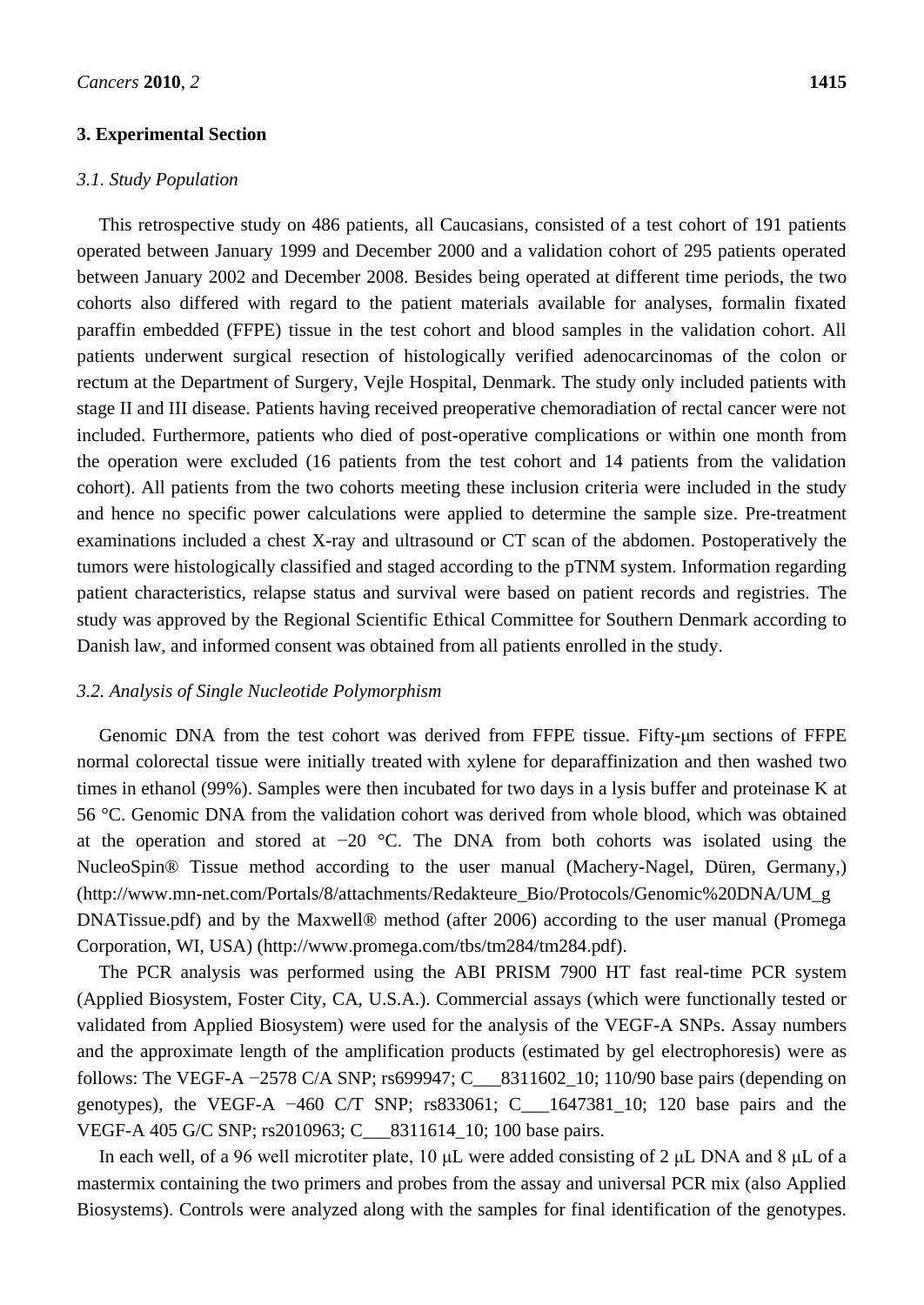The PCR analysis was conducted according to standard procedures with cycling conditions initially at 50 °C for 2 min and 95 °C for 10 min. This was followed by 40 cycles at 95 °C for 15 s (for denaturation), and 60  $\mathbb C$  for 1 min (for annealing and elongation). Following end-point reading, genotypes were visualised on an allelic discrimination plot. Samples, from which the test results did not meet the quality value threshold, 95% for DNA derived from the blood samples and 98% for DNA derived from FFPE tissue, were diluted and reanalyzed. This was only necessary for a few samples. The SNP analysis was performed without knowledge of the clinical data.

#### *3.3. Statistical Analysis*

Fisher's exact test was used for comparison between genotypes and patient characteristics. Chi-square statistics were used to test for Hardy-Weinberg equilibrium. The haplotypes and their frequencies were estimated using the PHASE program, version 2.1, which implements a Bayesian statistical method for reconstructing haplotypes from genotype data [24,25]. No patients had missing SNP data. Disease free survival was defined as the time from surgery until the first documented tumor recurrence or death. Overall survival was defined as the time from surgery until death. Survival curves were illustrated according to the Kaplan-Meier method and the logrank test was used to test for differences between the groups. Survival data from patients diagnosed with a new malignancy after their surgical resection for CRC (12 patients from the test cohort and nine from the validation cohort) were censored from the date of their new cancer diagnosis. This was done to prevent any possible bias related to the presence of a new cancer or the chemotherapeutic treatments used. Furthermore, survival data from seven patients were incomplete (five patients from the test cohort and two patients from the validation cohort) and were censored from the date of their last patient record. Cox regression method was used to analyze the independent prognostic importance of different markers. All statistical calculations were carried out using the NCSS statistical software (NCSS Statistical Software, Kaysville, UT 84037, USA, version 2007). P values <0.05 were considered significant, and all tests were two sided.

## **4. Conclusions**

In conclusion, this validating study of nearly 500 patients from two independent cohorts with stage II and III CRC identified a genetic signature related to the prognosis of patients with stage II and III CRC based on genetic variations in the promoter and 5'UTR of the *VEGF-A* gene. Analysing haplotype combinations, we were able to identify a group with a rather favorable prognosis and a group in which adjuvant chemotherapy seems indicated. The possible benefit from such a treatment, however, cannot be assessed from the present results. This unfavorable haplotype combination remained an independent prognostic marker. Future studies should focus more on haplotype analyses because of higher degrees of consistency between studies. The haplotype combination approach calls for further investigation.

#### **Acknowledgements**

We are very thankful for the technical assistance provided by Lone Frischknecht, Lone Hartmann Hansen, Sara Egsgaard, Birgit Roed Sørensen, and Karin Larsen.

The study was supported by The Cancer Foundation, which had no influence on any part of the study.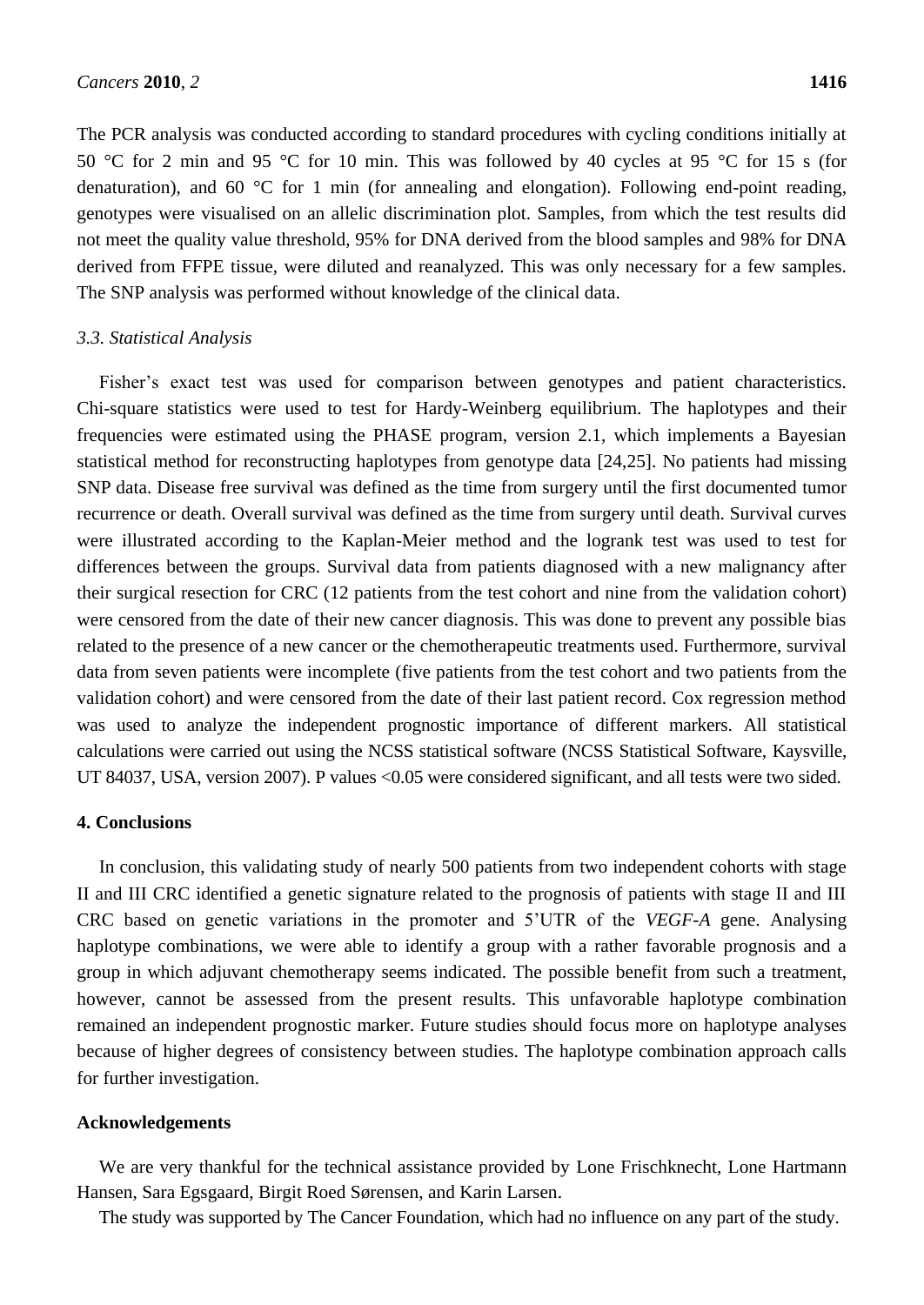# **References**

- 1. Andre, T.; Boni, C.; Navarro, M.; Tabernero, J.; Hickish, T.; Topham, C.; Bonetti, A.; Clingan, P.; Bridgewater, J.; Rivera, F.De.G.A. Improved overall survival with oxaliplatin, fluorouracil, and leucovorin as adjuvant treatment in stage II or III colon cancer in the MOSAIC trial. *J. Clin. Oncol.* **2009**, *27*, 3109–3116.
- 2. Benson, A.B.I.; Schrag, D.; Somerfield, M.R.; Cohen, A.M.; Figueredo, A.T.; Flynn, P.J.; Krzyzanowska, M.K.; Maroun, J.; McAllister, P.; van Cutsem, E.; Brouwers, M.; Charette, M.; Haller, D.G. American Society of Clinical Oncology recommendations on adjuvant chemotherapy for stage II colon cancer. *J. Clin. Oncol.* **2004**, *22*, 3408–3419.
- 3. Moertel, C.G.; Fleming, T.R.; Macdonald, J.S.; Haller, D.G.; Laurie, J.A.; Tangen, C.M.; Ungerleider, J.S.; Emerson, W.A.; Tormey, D.C.; Glick, J.H.; Veeder, M.H.; Mailliard, J.A. Fluorouracil plus levamisole as effective adjuvant therapy after resection of stage III colon carcinoma: a final report. *Ann. Intern. Med.* **1995**, *122*, 321–326.
- 4. Van Cutsem, E. Colon cancer: ESMO clinical recommendations for diagnosis, adjuvant treatment and follow-up. *Ann. Oncol.* **2007**, *18* (Suppl. 2), 21–22.
- 5. Glimelius, B. Rectal cancer: ESMO clinical recommendations for diagnosis, treatment and follow-up. *Ann. Oncol.* **2007**, *18* (Suppl. 2), 23–24.
- 6. Hanahan, D.; Weinberg, R.A. The hallmarks of cancer. *Cell* **2000**, *100*, 57–70.
- 7. Ferrara, N.; Gerber, H.P.; LeCouter, J. The biology of VEGF and its receptors. *Nat. Med.* **2003**, *9*, 669–676.
- 8. Kim, K.J.; Li, B.; Winer, J.; Armanini, M.; Gillett, N.; Phillips, H.S.; Ferrara, N. Inhibition of vascular endothelial growth factor-induced angiogenesis suppresses tumor growth *in vivo*. *Nature* **1993**, *362*, 841–844.
- 9. Takahashi, H.; Shibuya, M. The vascular endothelial growth factor (VEGF)/VEGF receptor system and its role under physiological and pathological conditions. *Clin. Sci. (Lond.)* **2005**, *109*, 227–241.
- 10. Stevens, A.; Soden, J.; Brenchley, P.E.; Ralph, S.; Ray, D.W. Haplotype analysis of the polymorphic human vascular endothelial growth factor gene promoter. *Cancer Res.* **2003**, *63*, 812–816.
- 11. Watson, C.J.; Webb, N.J.; Bottomley, M.J.; Brenchley, P.E. Identification of polymorphisms within the vascular endothelial growth factor (VEGF) gene: correlation with variation in VEGF protein production. *Cytokine* **2000**, *12*, 1232–1235.
- 12. Lu, H.; Shu, X.O.; Cui, Y.; Kataoka, N.; Wen, W.; Cai, Q.; Ruan, Z.X.; Gao, Y.T.; Zheng, W. Association of genetic polymorphisms in the VEGF gene with breast cancer survival. *Cancer Res.* **2005**, *65*, 5015–5019.
- 13. Kawai, Y.; Sakano, S.; Korenaga, Y.; Eguchi, S.; Naito, K. Associations of single nucleotide polymorphisms in the vascular endothelial growth factor gene with the characteristics and prognosis of renal cell carcinomas. *Eur. Urol.* **2007**, *52*, 1147–1155.
- 14. Kim, J.G.; Sohn, S.K.; Chae, Y.S.; Cho, Y.Y.; Bae, H.I.; Yan, G.; Park, J.Y.; Lee, M.H.; Chung, H.Y.; Yu, W. Vascular endothelial growth factor gene polymorphisms associated with prognosis for patients with gastric cancer. *Ann. Oncol.* **2007**, *18*, 1030–1036.